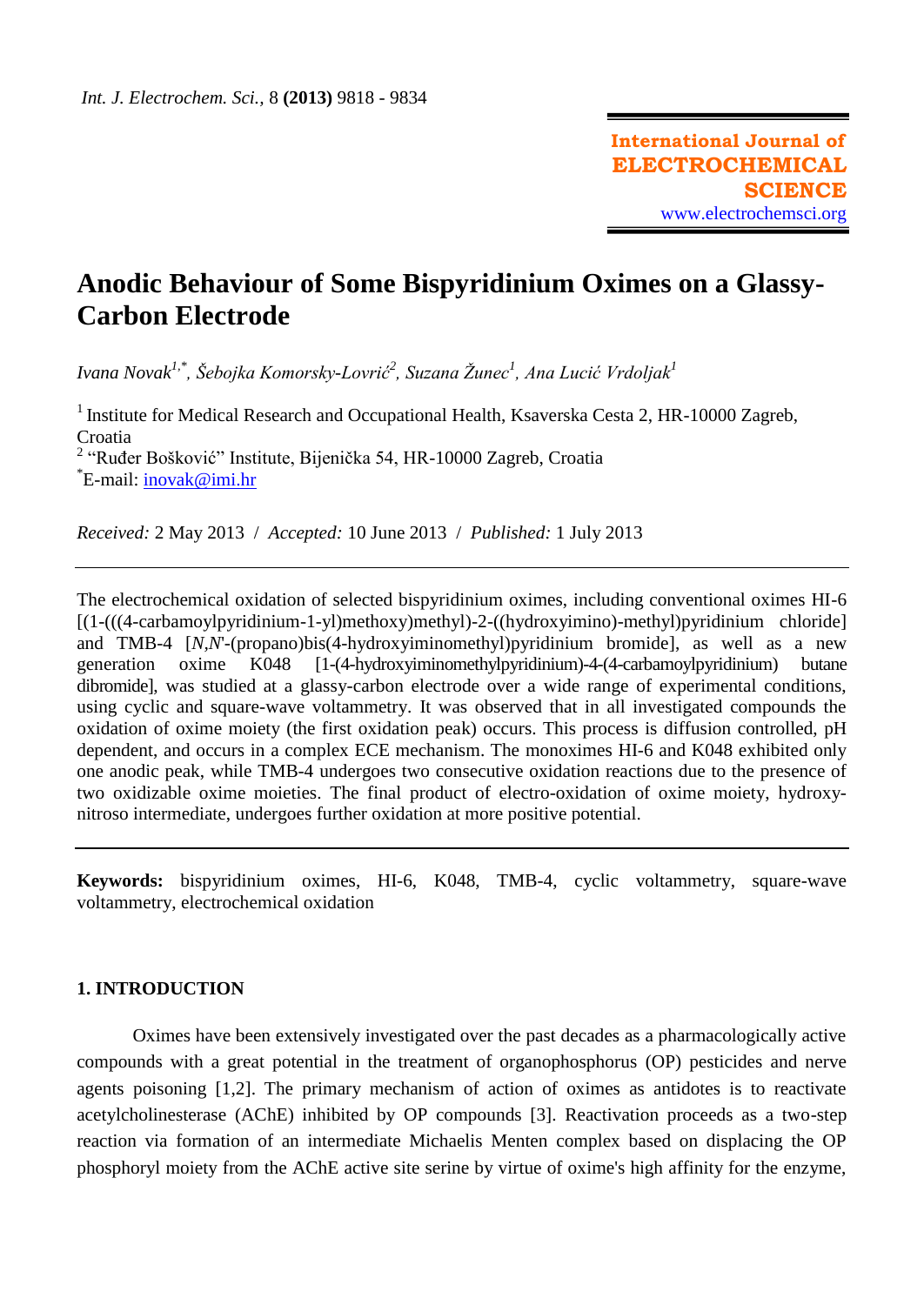powerful nucleophilicity and physiologically compatible  $pK_a$  [4]. Among the many classes of oximes investigated so far, those that found clinical application can be divided into the monopyridinium (pralidoxime, 2-PAM) and bispyridinium (trimedoxime, TMB-4; obidoxime, LüH-6; and asoxime, HI-6) ones [5]. However, none of these oximes is sufficiently effective against all of the known OP compounds. Within the last few years, a new generation of so-called K-oximes was developed in the Czech Republic [6] by modifying the structure of the four above mentioned conventional oximes. Promising results using several of K-oximes were obtained for poisoning by the OP nerve agent tabun [7-9] as well as in the case of OP pesticides poisoning [10,11]. Despite convincing evidence of their pharmacological effects, questions about their alternative bioactivities are still incomplete. Recently, studies indicating an antioxidant activity of some oxime derivatives were published [12-15]. As reported, antioxidative potential of oxime molecule could be due to its scavenging activity toward different forms of reactive species like hydroxyl radicals, nitric oxide radicals, and hydrogen peroxide, and also related with its metal chelating properties [14]. Concerning pyridinium oximes, incorporated iminium and oxime moieties are electron-affinic which enables them various physiological properties [16]. In 2007 our group reported for the first time results concerning potential antioxidant activity of the conventional oxime HI-6 *in vitro* [17]. Later on, several *in vivo* studies showed involvement of pyridinium oximes in a processes including antioxidant power balance [18-20]. It is known that large number of biologically active compounds or their metabolites exhibit reduction potentials greater than –0.5 V which can permit electron acceptance from *in vivo* donors [21].

The investigation of the redox behaviour of pyridinium oximes using electrochemical techniques could provide valuable insights into the biologically relevant redox reactions of this class of compounds. The electro-reduction of mono- and bis- pyridinium oximes has been considered to be a reasonably well understood area of organic electrochemistry [22-24]. However, the literature data on the mechanisms of electrochemical oxidation of pyridinium oximes is extremely scarce. To the best of our knowledge, there is one published study concerning the electro-oxidation behaviour of monopyridinium oxime pyridine-2-aldoxime methochloride (PAM chloride) at poly(*p*-toluene sulfonic acid) modified glassy-carbon electrode [25], but no data are available on the anodic behaviour of bispyridinium oximes.

The present study is concerned with the investigation of the electrochemical oxidation mechanisms of selected bispyridinium oximes (HI-6, TMB-4 and K048) using cyclic (CV) and squarewave voltammetry (SWV) at a glassy-carbon electrode (GCE). The investigation of the electrooxidation mechanisms of bispyridinium oximes is important since it provides results that are relevant for better understanding of their biological redox reactions and their physiological mechanism of action in general.

## **2. EXPERIMENTAL**

## *2.1 Reagents*

HI-6 was synthesized at the University of Defence Hradec Kralove, Czech Republic. TMB-4 was obtained from Bosnalijek, Sarajevo, Bosnia and Herzegovina. K048 was synthesized at the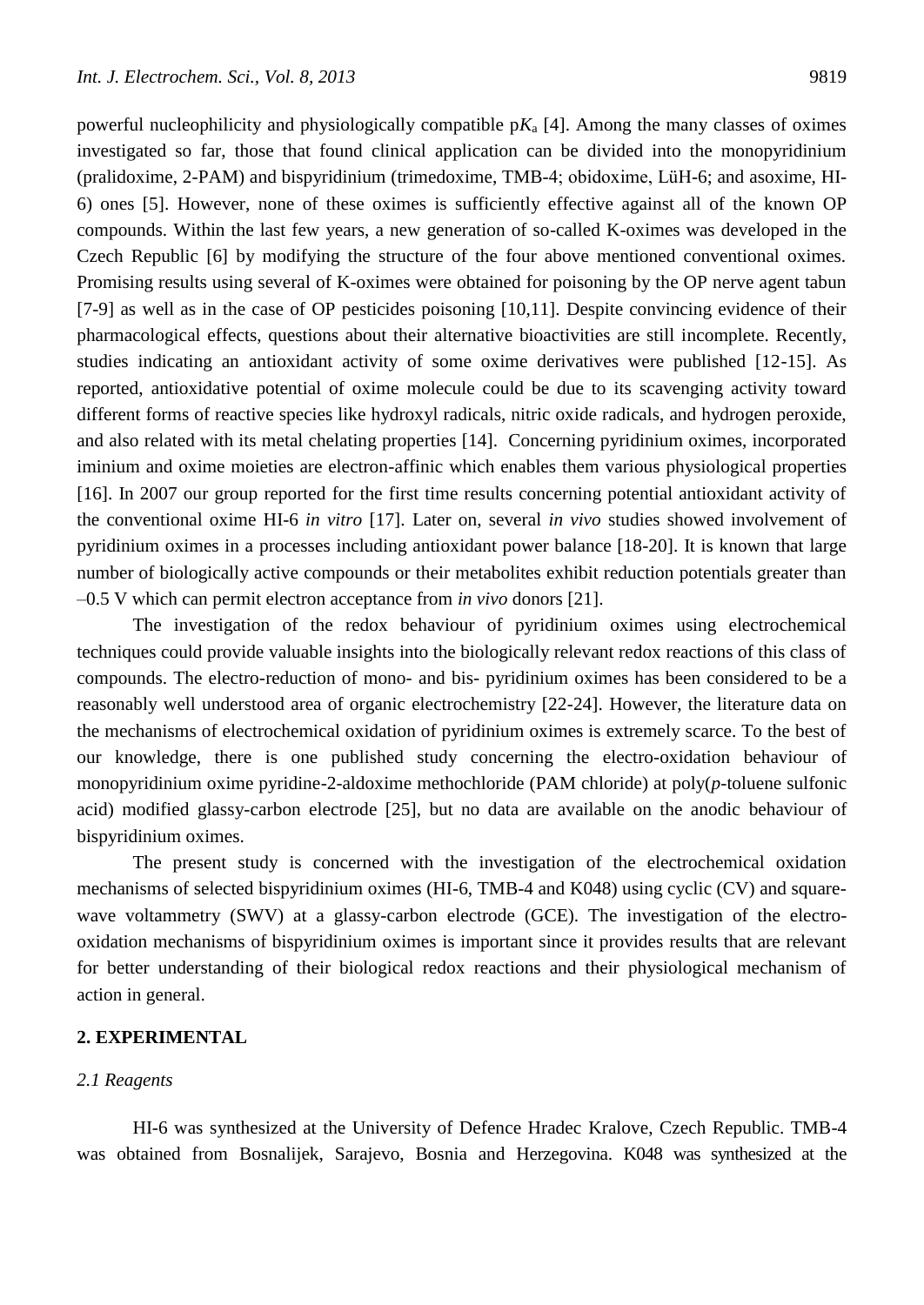Department of Toxicology, Faculty of Military Health Sciences, Hradec Králové, Czech Republic. Chemical structures of investigated oximes are shown in Scheme 1.

Stock standard solutions of oximes  $(c = 2x10^{-2} M)$  were prepared from the dry pure substances in deionized water obtained from Millipore Milli-O purification system (resistivity  $> 18$  MQ cm). The stock solutions were protected from light and kept in a refrigerator. All buffer solutions (pH 3-11) were from Kemika, Zagreb, Croatia, analytical grade. For the supporting electrolyte analytical grade  $KNO<sub>3</sub>$ (Kemika, Zagreb, Croatia) was used.







**Scheme 1.** Chemical structures of HI-6 (A), TMB-4 (B) and K048 (C).

# *2.2 Instrumentation*

All voltammetric measurements were carried out using the computer-controlled electrochemical system Autolab PGSTAT 30 (Eco-Chemie, Utrecht, Netherlands). Voltammetric curves were recorded using a three-electrode system (Methrom, Switzerland) with glassy-carbon electrode of 3.0 mm diameter (MF-2012, Bioanalytical Systems, Inc., West Lafayette, Indiana, USA) as a working electrode, Ag/AgCl (3 M KCl) electrode as a reference electrode and platinum wire as a counter electrode. Before each run the glassy-carbon electrode was polished with diamond spray  $(6 \mu m)$ , and rinsed with ethanol and deionized water. The solutions were degassed with high-purity nitrogen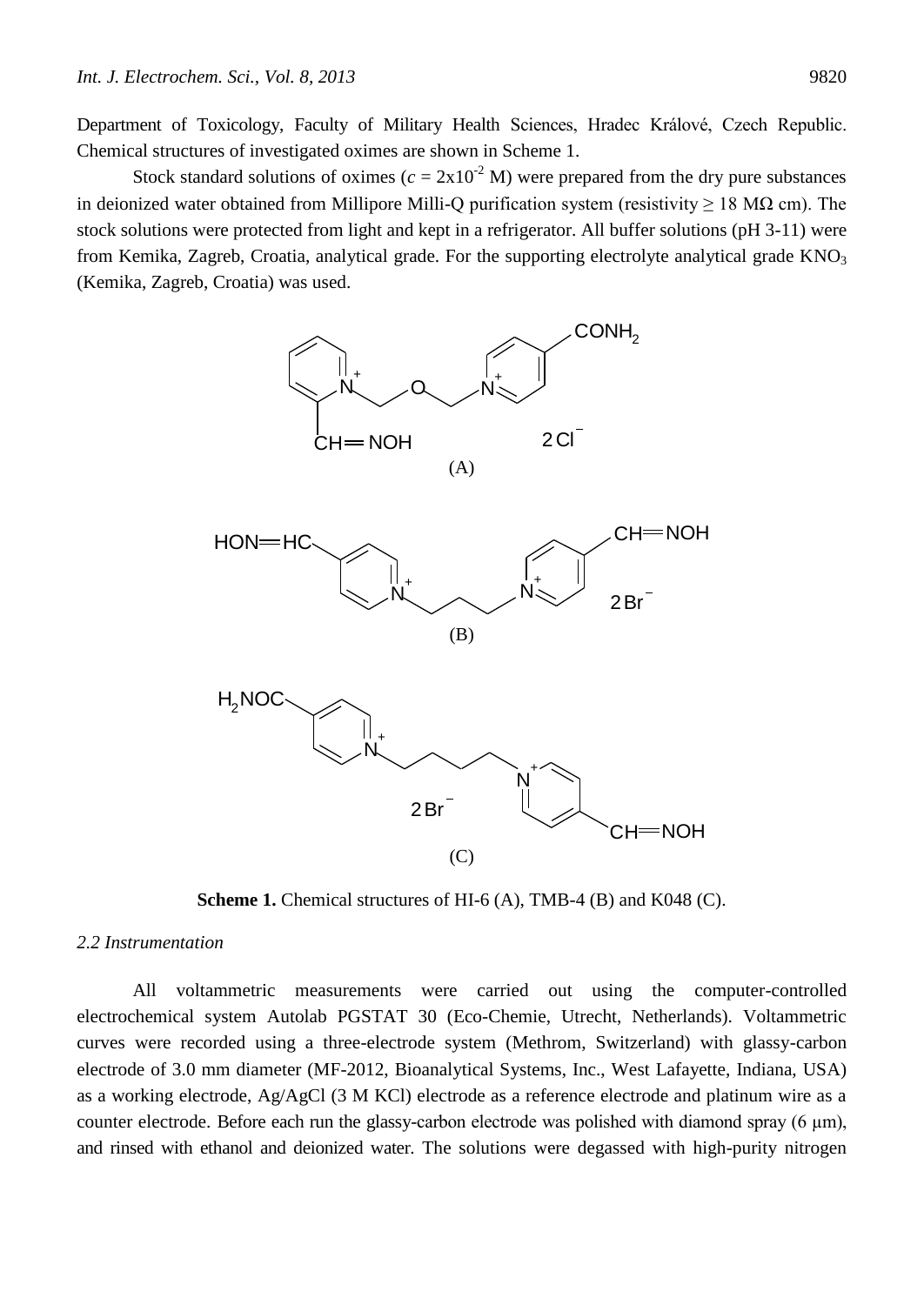prior to the electrochemical measurements. A nitrogen blanket was maintained thereafter. All experiments were performed at room temperature.

#### **3. RESULTS AND DISCUSSIONS**

#### *3.1 HI-6*

Fig. 1 shows cyclic voltammograms of  $2x10^{-3}$  M HI-6 solution at two different scan rates. At scan rate (v) of 10 mV  $s^{-1}$ , the first scan (Fig. 1A, black curve) consists of two anodic peaks, peak 1 at 0.690 V, and peak 2 at 1.162 V. On scanning in the negative direction, no reduction peaks were observed, indicating that oxidation of HI-6 is an irreversible process. By increasing the scan rate, the second anodic peak diminishes and finally disappears at  $v \ge 100$  mV s<sup>-1</sup> (see Fig. 1B).

Successive cyclic voltammograms recorded in the potential range from 0.250 V to 1.250 V without polishing the electrode surface between the measurements are shown in Fig. 1A. As can be seen, in the second scan peak 1 splits and a new peak appears at 0.827 V, while the potentials of the peaks appearing in the first scan shift to more positive values and their peak currents decrease. In the third and subsequent scans anodic current of new peak 3 increases, while the former first and second peaks are diminished further. In order to check the origin of peak 3, a new CV experiment was carried out but the scan direction was reversed at 1.020 V, after the occurrence of peak 1 and before peak 2 (data not shown). Again, peak 3 occurred on a second and subsequent scans showing that this peak could be due to oxidation of intermediates formed during the first electrode reaction. We assume that the HI-6 oxidation intermediates adsorb on the electrode surface. Consequently, anodic current of peak 3 increases on the subsequent scans, and the peak potential is shifted in the positive direction since higher energy is needed for the redox reaction which proceeds from the adsorbed state [26, 27]. On the other hand, adsorbed layer blocks the electron transfer between dissolved reactant and electrode surface leading to significant decrease in peak 1 and peak 2 currents and to the shift of their potentials toward more positive values.

The effect of scan rate on the current and potential of peak 1 was also investigated. Cyclic voltammograms were recorded for  $10 \le v \le 500$  mV s<sup>-1</sup> in pH 9 buffer containing  $2x10^{-3}$  M HI-6 always using a freshly polished electrode surface. The influence of the square root of scan rate  $(v^{1/2})$  on the peak 1 current showed a linear relationship within the whole range studied, which is typical for a diffusion controlled oxidation process of a solution species. The peak 1 potential varies linearly with the logarithm of the scan rate changing by 27 mV per decade, which confirms the irreversible nature of oxidation process. From the relationship  $\Delta E$  *vs*.  $\Delta$ log*v* the product  $\alpha$ *n* = 1.08 was calculated, where α is the transfer coefficient and *n* is the number of electrons involved.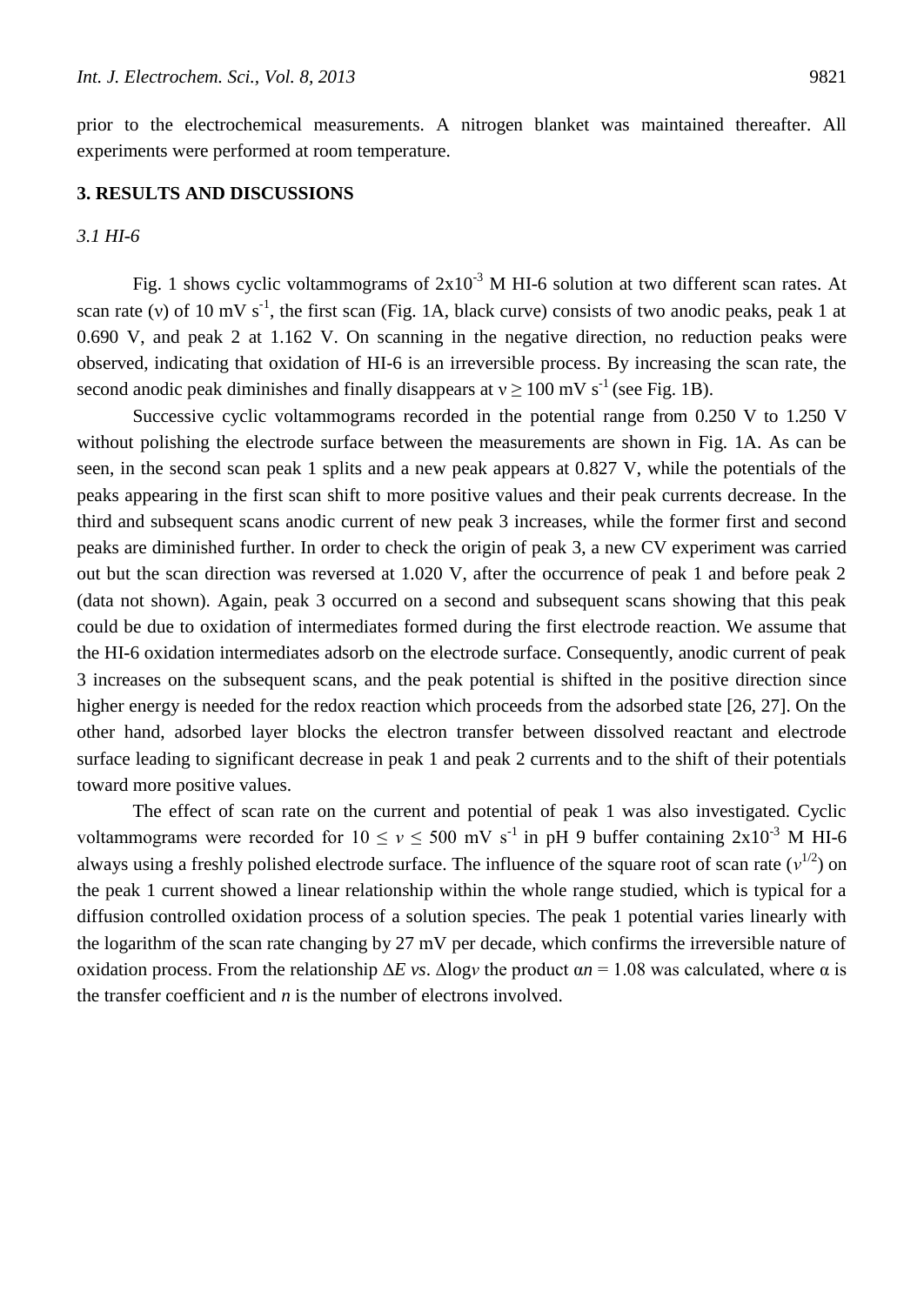

**Figure 1.** Cyclic voltammograms of  $2x10^{-3}$  M HI-6 in 0.1 M KNO<sub>3</sub> at pH 9: for (A)  $v = 10$  mV s<sup>-1</sup>, (black curve) 1<sup>st</sup>, (blue curve)  $2^{nd}$ , (red curve)  $3^{rd}$  and (green curve)  $5^{th}$  scan, and (B)  $v = 100$ mV  $s^{-1}$ , 1<sup>st</sup> scan. The potential increment is 3 mV.

Square-wave voltammograms recorded at different frequencies in  $1x10^{-3}$  M solution of HI-6 in pH 7 buffer showed similar features to the cyclic voltammograms. At low frequencies, the net SW response consists of a predominant peak at 0.700 V, and a broad and ill-defined wave at about 1.100 V, which completely disappears at frequencies above 25 Hz (Fig. 2). The net peak potential of peak 1 is a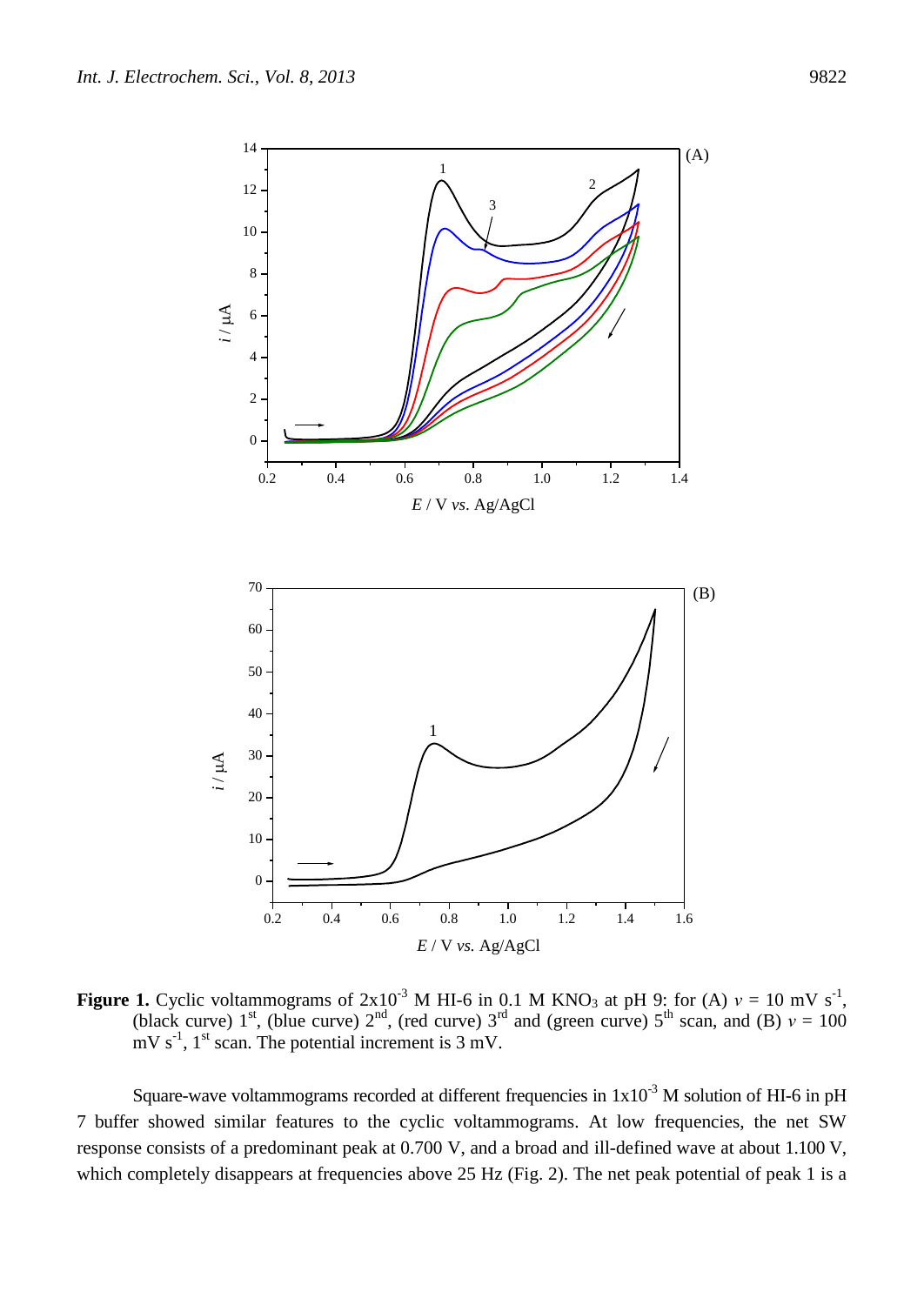linear function of the logarithm of frequency (for 10 Hz ≤ *f* ≤ 500 Hz) with the slope of ∆*E*P,1/∆log*f* = 32 mV/d.u. that corresponds to  $\alpha n = 0.91$ , which is nearly the same value as that obtained by cyclic voltammetry.



**Figure 2.** The net square-wave voltammetric responses of  $1x10^{-3}$  M HI-6 in 0.1 M KNO<sub>3</sub> at pH 7 for: (A)  $f = 8$  Hz, and (B)  $f = 100$  Hz. The amplitude is 50 mV and the potential increment is 2 mV.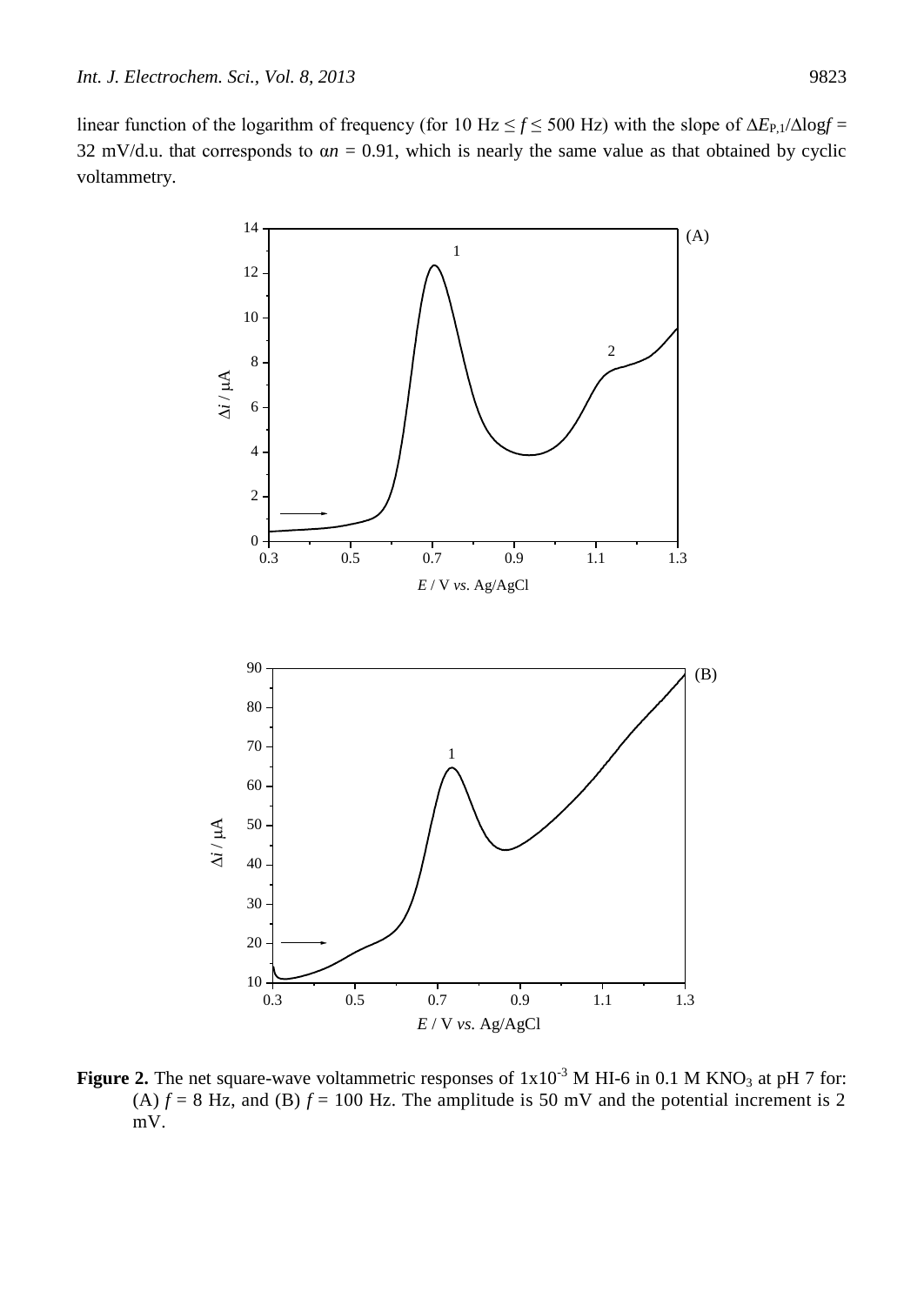-5

0

5

*i*

10

15

 $i / \mu$ A

20

25

30

35





0.0 0.2 0.4 0.6 0.8 1.0 1.2

*E* / V *vs*. Ag/AgCl

**Figure 3.** Square-wave voltammograms of  $5x10^{-4}$  M HI-6 in 0.1 M KNO<sub>3</sub> at: (A) pH 6 and (B) pH 11. The net response (∆*i*) and its forward (*i*f) and backward (*i*b) components are shown. The frequency is 100 Hz, the amplitude is 50 mV and the potential increment is 2 mV.

The influence of pH on electrochemical oxidation of HI-6 was studied using square-wave voltammetry at a frequency of 100 Hz over a wide pH range between 3 and 11. The SW responses were all recorded in  $5x10^{-4}$  M solutions of HI-6 in different buffers containing 0.1 M KNO<sub>3</sub> as the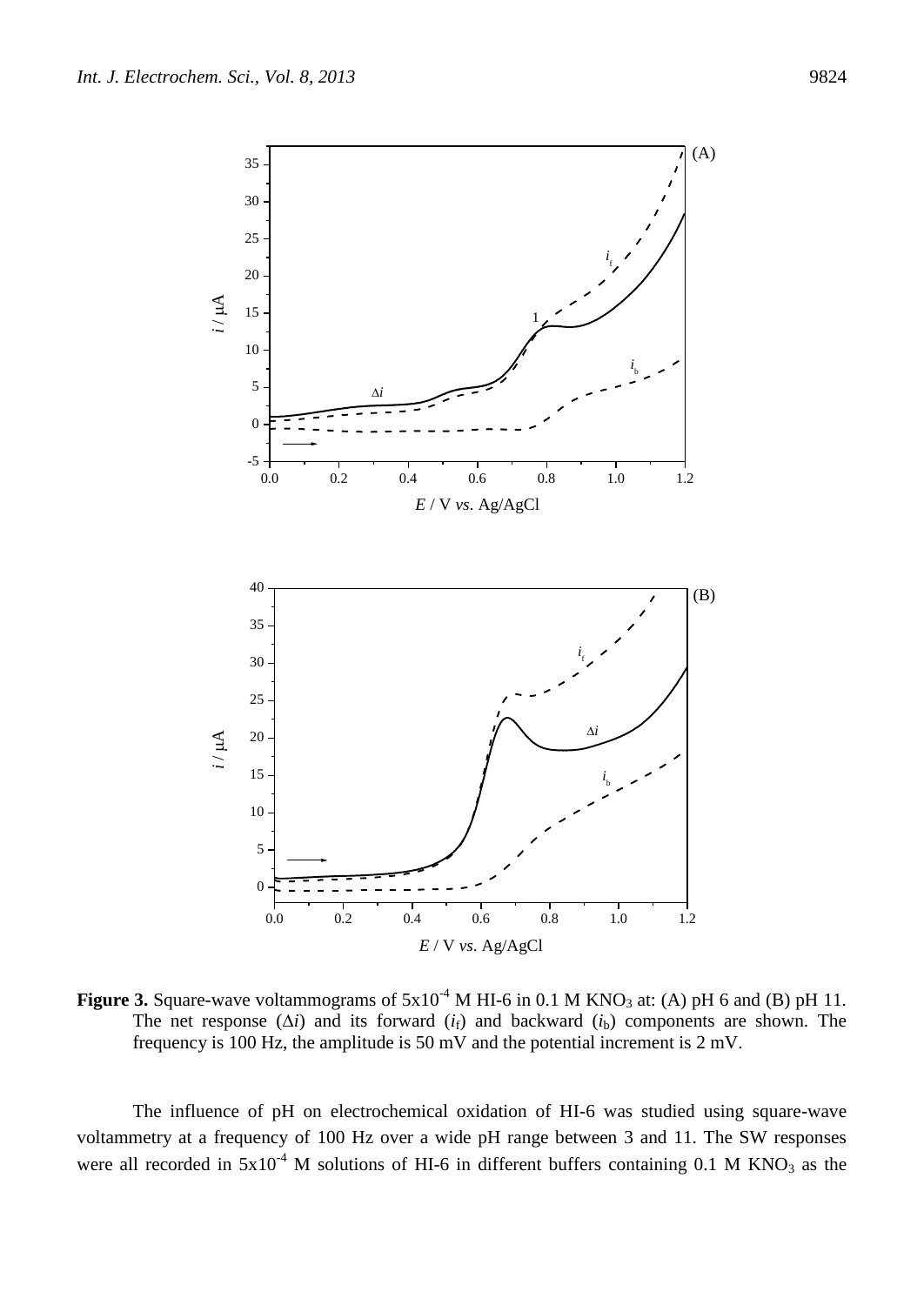supporting electrolyte. No oxidation peak for HI-6 was observed below pH 6. In a pH range between 6 and 11, HI-6 exhibited one well defined oxidation peak. If  $6 \leq pH \leq 8$ , SW responses of HI-6 contain both forward (oxidative) and backward (reductive) components, implying a reversible or quasireversible electrode oxidation (Fig. 3A). By increasing pH above pH 8, the reductive peak vanishes indicating irreversible electron transfer process (Fig. 3B). The effect of pH on the current and potential of peak 1 is shown in Fig. 4. The net peak potential was displaced to less positive values by increasing pH. The dependence was linear over the pH range between 6 and 10 according to the equation:  $E_P = 0.948 - 0.029$  pH. The slope of ca. 30 mV per pH unit suggested that the mechanism of electrooxidation of HI-6 involves a number of electrons that is double the number of protons. Above pH 10 the net peak potential is pH independent, indicating that hydrogen ions were no longer concerned with the electrode reaction. The net peak current increases with pH, reaching a maximum at pH 9.



**Figure 4.** Dependence of net peak potentials  $(\bullet)$  and net peak currents  $(\bullet)$  of the first electrode reaction of HI-6 on pH of electrolyte. All other data are as in Fig. 3.

The electroactive centres in HI-6 molecule are *ortho*-positioned oxime group and *para*positioned primary amide group. Primary amides cannot be oxidized at potentials lower than 2 V *vs*. SCE [28], which is out of the potential range of the glassy-carbon electrode in aqueous solutions. Considering that, it could be concluded that peak 1 corresponds to oxidation of oxime moiety. According to the literature data [25, 29] the electrochemical oxidation of oxime moiety proceeds via two successive monoelectronic steps. Since the voltammetric response of HI-6 can be obtained only at pH close to the  $pK_a$  of the oxime group (for  $pK_a$  values see reference [30]), we assumed that spontaneous and fast deprotonation precedes the electron transfer reaction, meaning that, in this first step, deprotonation is not the rate determining step and protons are not involved in redox equilibria.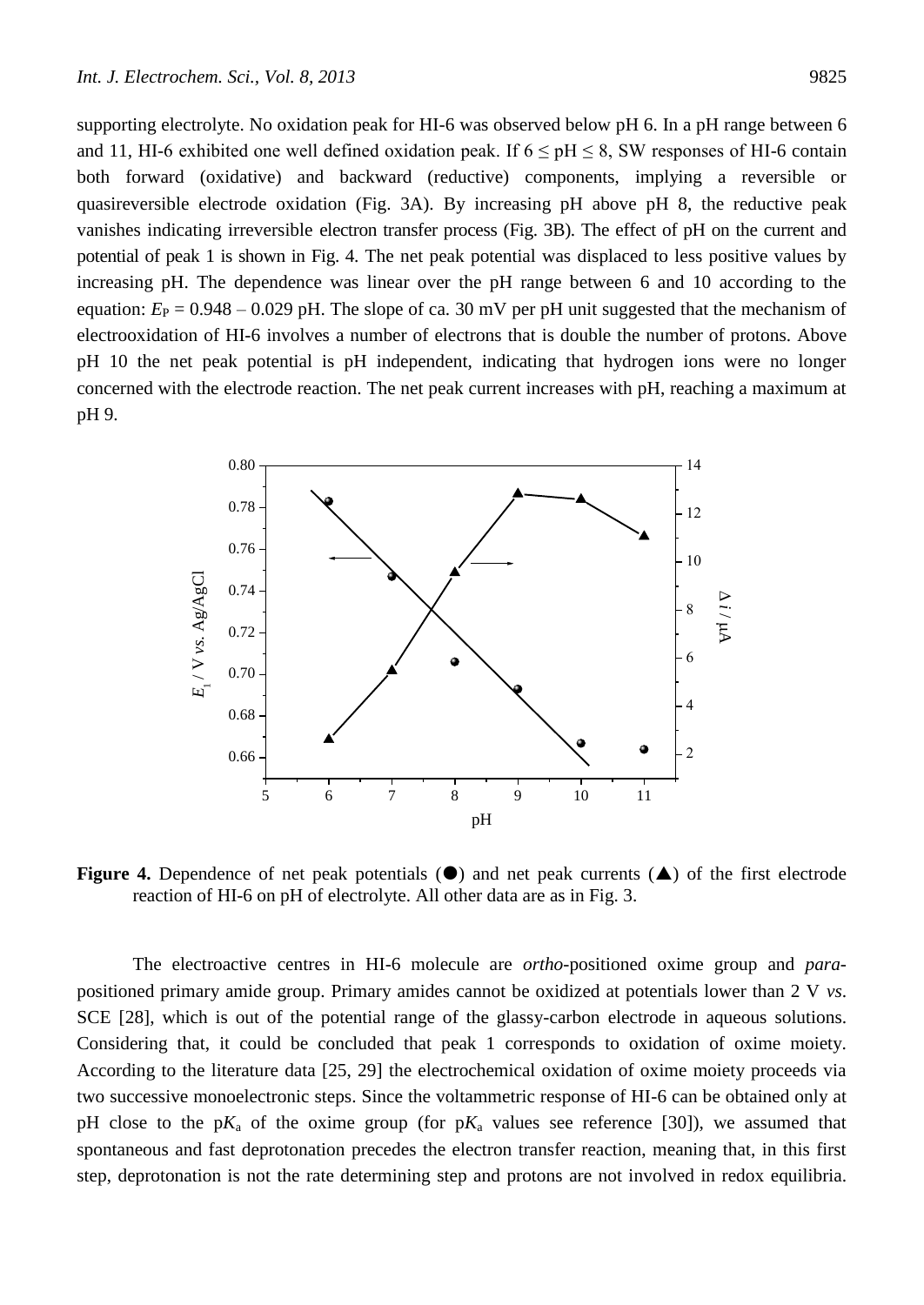So, the first step of the electrochemical oxidation of HI-6 involves a single-electron abstraction from the anion oxime group, leading to the formation of iminoxy radical. Our results indicate that the stability of iminoxy radical depends significantly on the pH value. This is in accordance with Kim et al. [31], who claimed that the lifetime of electrophilic iminoxy radical is strongly affected by the nucleophilic attack by hydroxide ions. At  $pH > 8$ , iminoxy radical is very instable and immediately reacts with hydroxide ions from the solvent in a subsequent chemical reaction. So, the follow-up chemical reaction (i.e. the nucleophilic attack by water) consumes a significant amount of iminoxy radical and the backward component of the response vanishes. On the other hand, by decreasing pH, the reversibility of the reaction increases indicating longer lifetime of iminoxy radical. Namely, at lower pH the rate of chemical transformation is diminished due to lower concentration of hydroxide ions, and the backward component of the response is developed indicating apparently reversible electrode reaction. The second electrochemical oxidation step involves a single-electron abstraction and formation of hydroxy-nitroso intermediate. The mechanism of electrochemical oxidation of oxime moiety is shown in Scheme 2. In conclusion, the first anodic peak of HI-6 corresponds to the oxidation of anion oxime moiety to hydroxy-nitroso intermediate, which follows the above described ECE mechanism. The origin of the second oxidation wave is at the moment not clear. However, we assume that this peak might be due to the oxidation of hydroxyl group in hydroxy-nitroso intermediate to produce carbonyl compound. Assumingly, this electrode reaction is too slow and redox peak can be observed only at very low scan rates.



**Scheme 2.** Proposed mechanism for the electrochemical oxidation of oxime moiety.

# *3.2 K048*

Fig. 5 shows cyclic voltammograms (a few successive scans) of  $5x10^{-4}$  M solution of K048 recorded at pH 9 and scan rate of 10 mV  $s^{-1}$ . On the first CV scan, K048 showed the occurrence of two consecutive anodic processes, main and well-defined peak 1 at  $E_1 = 0.636$  V, and a broad and illdefined peak 2 at  $E_2 = 1.00$  V. Changing the scan direction, no cathodic peaks appeared. On the second CV recorded in the same conditions without cleaning the electrode surface, peak 1 splits and a new anodic peak 3, at  $E_3 = 0.741$  V, occurred. At the same time, the currents of peaks 1 and 2 decreased due to the adsorption of K048 and/or oxidation products at the GCE surface.

The effect of scan rate on anodic peaks of K048 was evaluated at pH 9 in the range between 10 mV  $s^{-1}$  and 500 mV  $s^{-1}$ . By increasing the scan rate the potential of peak 1 remained almost constant. Peak 1 current was directly proportional to the square root of scan rate indicating that K048 oxidation is a diffusion controlled process. Peak 2 disappeared at  $v \ge 100$  mV s<sup>-1</sup>.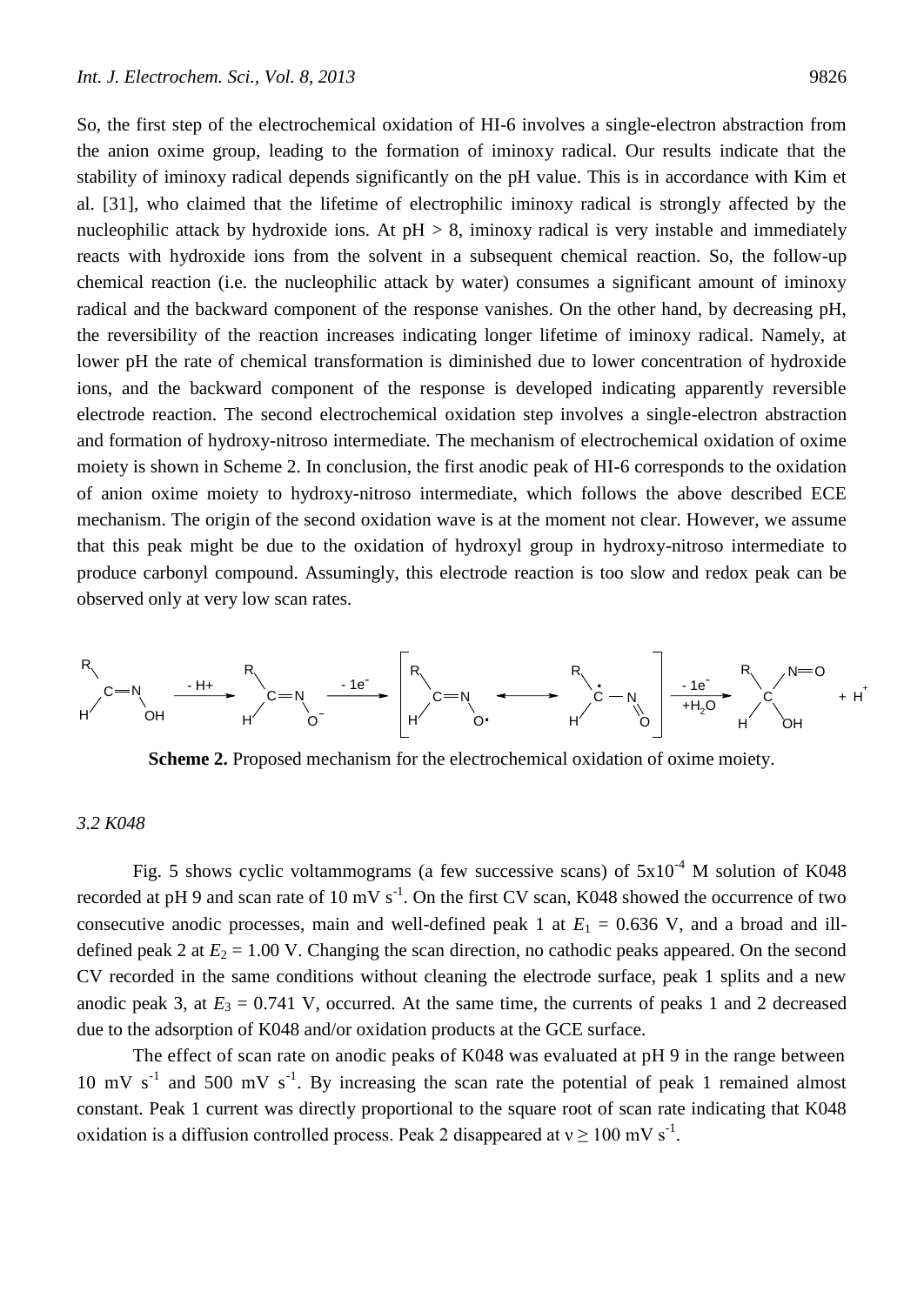

**Figure 5.** Successive cyclic voltammograms of  $5x10^{-4}$  M K048 in 0.1 M KNO<sub>3</sub> at pH 9: 1<sup>st</sup> (black curve),  $2^{nd}$  (blue curve),  $4^{th}$  (red curve) and  $7^{th}$  (green curve) scan. Scan rate is 10 mV s<sup>-1</sup> and the potential increment is 3 mV.

Square-wave voltammograms were performed at different frequencies (8 Hz  $\leq f \leq 500$  Hz) in  $5x10^-$ <sup>4</sup> M K048, at pH 9. K048 yielded one well-defined and sharp peak 1, and one broad and ill-defined wave (named here as peak 2), see Fig. 6. If  $f = 8$  Hz and pH = 9, peaks 1 and 2 appear at 0.580 V and 0.980 V, respectively. By increasing the frequency the potentials of both peaks were slightly shifted toward more positive values. The net peak currents increased proportionally with an increase of frequency up to 100 Hz. Moreover, peak 2 current was directly proportional to the frequency, characterizing an adsorption controlled processes. The backward component of the first SW response of K048 is poorly pronounced at frequencies above 50 Hz and completely disappears at lower frequencies. Such voltammetric behaviour could be explained by EC mechanism in which quasireversible electrode reaction is followed by the irreversible chemical reaction [32]. Above frequency of 250 Hz, an illdefined SW response was obtained, probably due to excessive effect of IR-drop.

The pH dependence has analogous trend as for HI-6 (data not shown). In the acidic electrolyte (pH  $\langle$  7) no response can be recorded. In the range between pH 7 and pH 10 the potential of peak 1 is approximately a linear function of pH, with the slope -31 mV/d.u. Above pH 10 the potential of peak 1 is independent of pH. Peak 1 current reached a maximum at pH 10. Potential of peak 2 was independent of pH in the whole range.

The obtained results indicate that electro-oxidation of K048 follows a mechanistic pathway analogous to that proposed for HI-6, which involves oxidation of anion oxime group to hydroxynitroso intermediate via two-electrons one-proton ECE mechanism (see Scheme 2). The product of the first electrode reaction of K048 adsorbs on the electrode surface and undergoes further oxidation at more positive potential.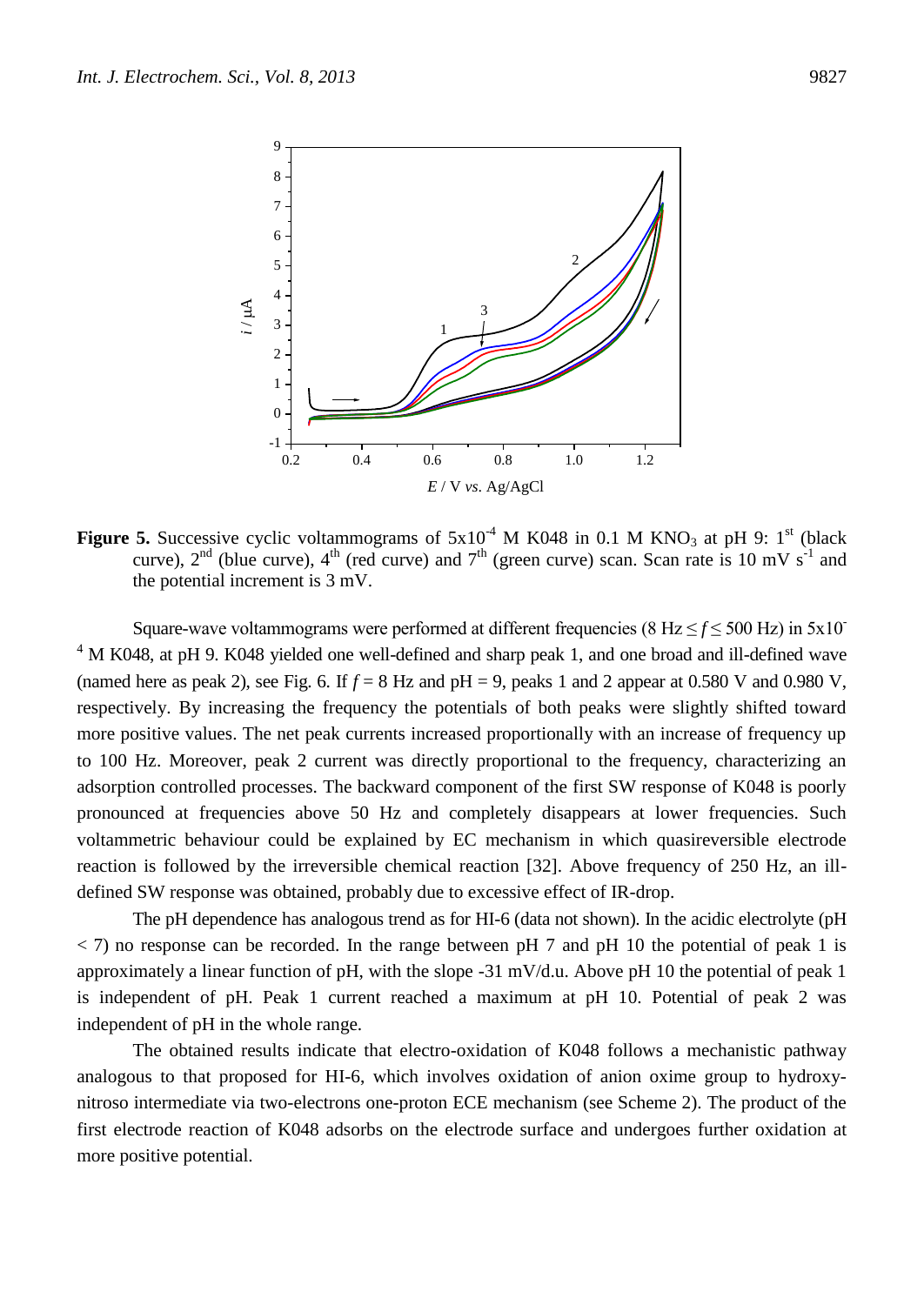

**Figure 6.** Square-wave voltammograms of  $5x10^{-4}$  M K048 in 0.1 M KNO<sub>3</sub> at pH 9 for: (A)  $f = 8$  Hz and (B)  $f = 100$  Hz. The net response ( $\Delta i$ ) and its forward ( $i_f$ ) and backward ( $i_b$ ) components are shown. The amplitude is 50 mV and the potential increment is 2 mV.

*E* / V *vs*. Ag/AgCl

#### *3.3 TMB-4*

The cyclic voltammogram of  $1x10^{-3}$  M TMB-4 recorded at scan rate of 25 mV s<sup>-1</sup>, Fig. 7A, showed two consecutive charge transfer reactions, peak 1, at  $E_1 = 0.627$  V, and peak 2, at  $E_2 = 1.030$  V,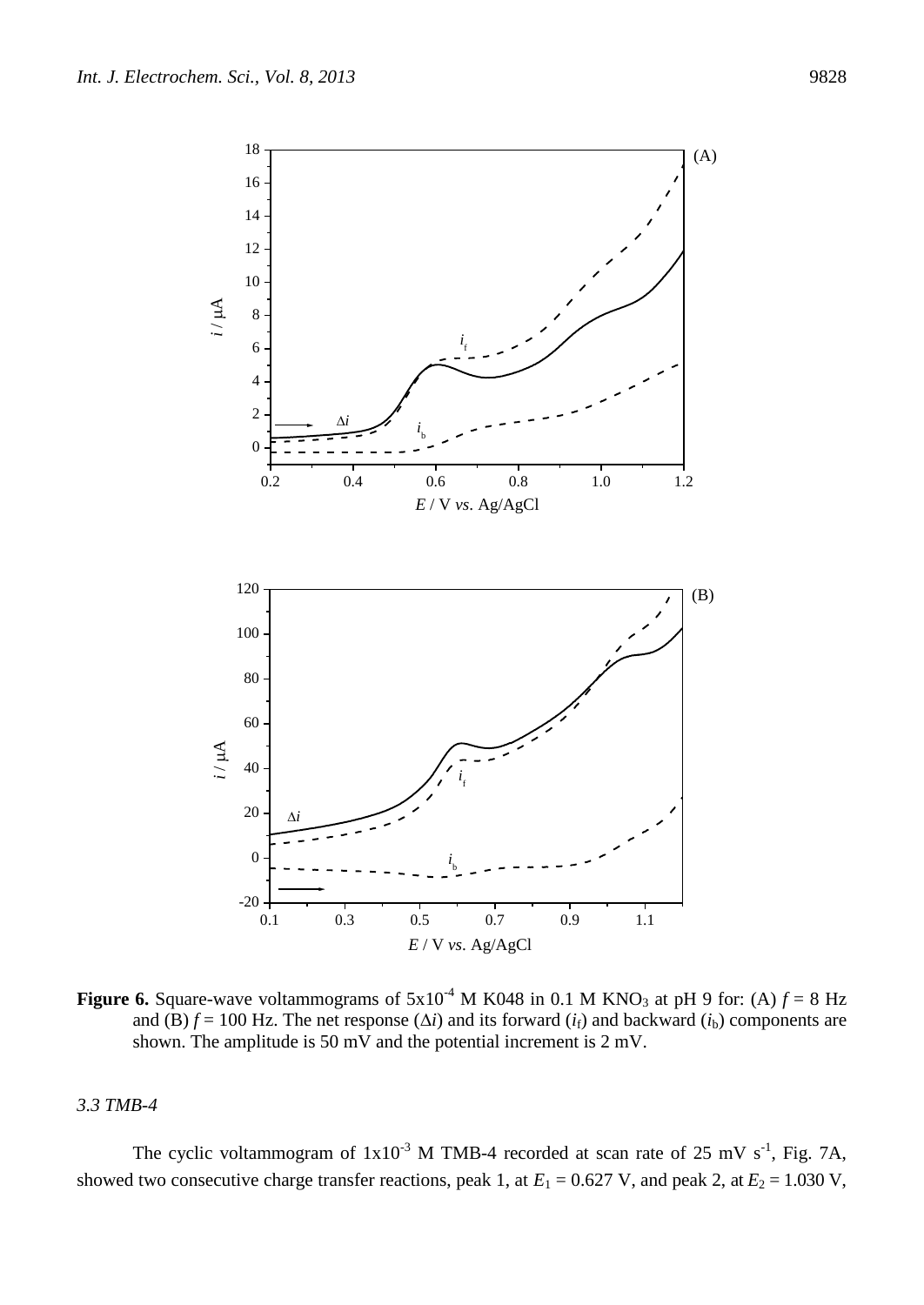whereas CVs recorded at  $v \ge 250$  mV s<sup>-1</sup> (see Fig 7B) present only peak 1. On the negative going scan no peaks were obtained indicating irreversible electrooxidation of TMB-4. Analysis of the effect of scan rate on voltammograms showed that peak potentials of both peak 1 and peak 2 are shifted to the positive direction by increasing the scan rate.



**Figure 7.** Cyclic voltammograms of  $1x10^{-3}$  M TMB-4 in 0.1 M KNO<sub>3</sub> at pH 9: for (A)  $v = 25$  mV s<sup>-1</sup> and (B)  $v = 500$  mV s<sup>-1</sup>. The potential increment is 3 mV.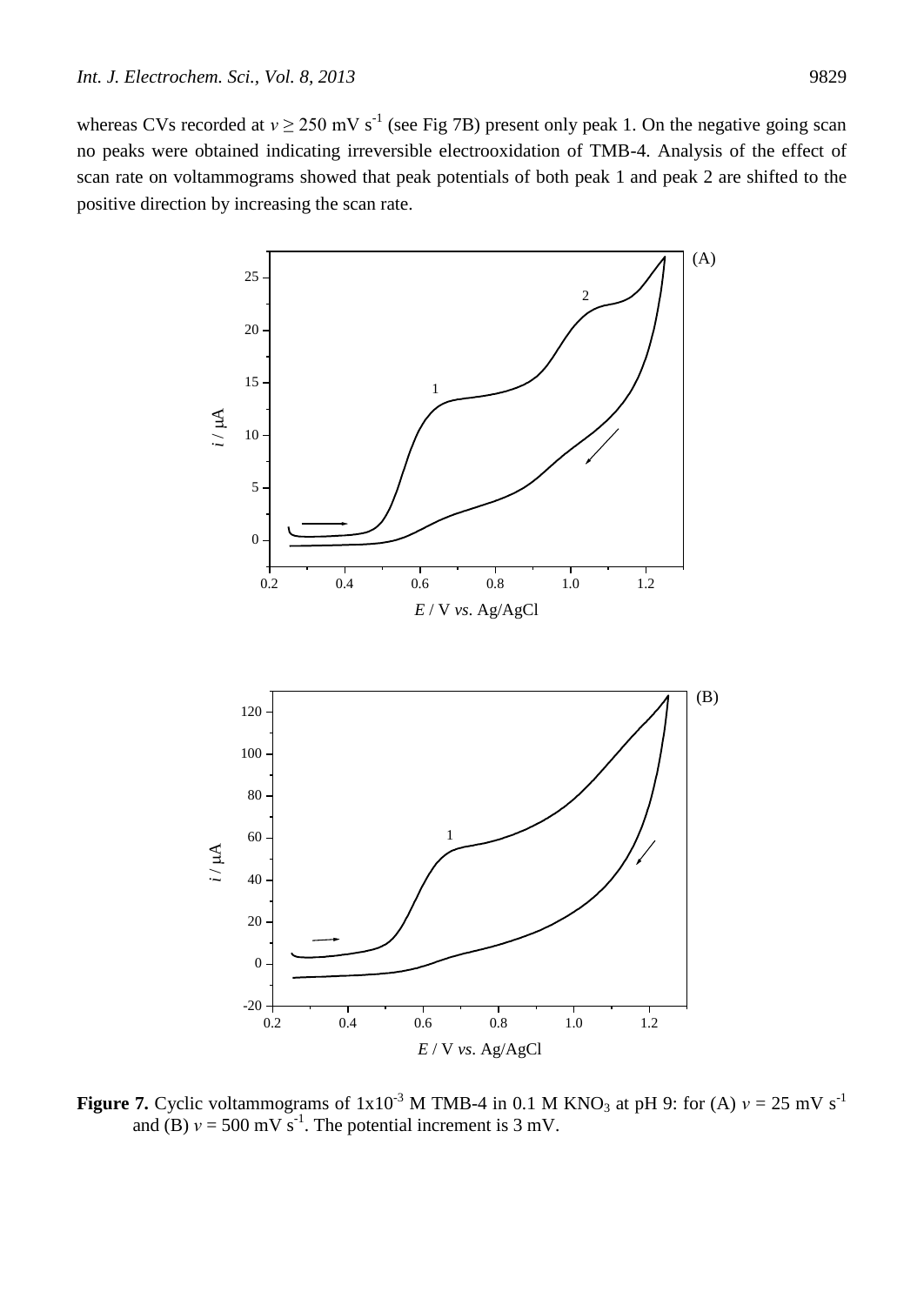Fig. 8 shows examples of SW voltammograms of  $5x10^{-4}$  M TMB-4 solution recorded at pH 8 and two different SW frequencies. If  $f = 8$  Hz, SW response consists of two peaks, peak 1, at 0.605 V, and peak 2, at 0.972 V. On the backward scan, only one reduction peak occurred, at 0.895 V. This peak corresponds to the reduction of products formed during the second electrode reaction. At  $f = 50$  Hz, a new reduction peak at 0.565 V appears, and the second SW response completely disappears.



**Figure 8.** Square-wave voltammograms of  $5x10^{-4}$  M TMB-4 in 0.1 M KNO<sub>3</sub> at pH 8 for: (A)  $f = 8$  Hz and (B)  $f = 100$  Hz. The net response ( $\Delta i$ ) and its forward ( $i_f$ ) and backward ( $i_b$ ) components are shown. The amplitude is 50 mV and the potential increment is 2 mV.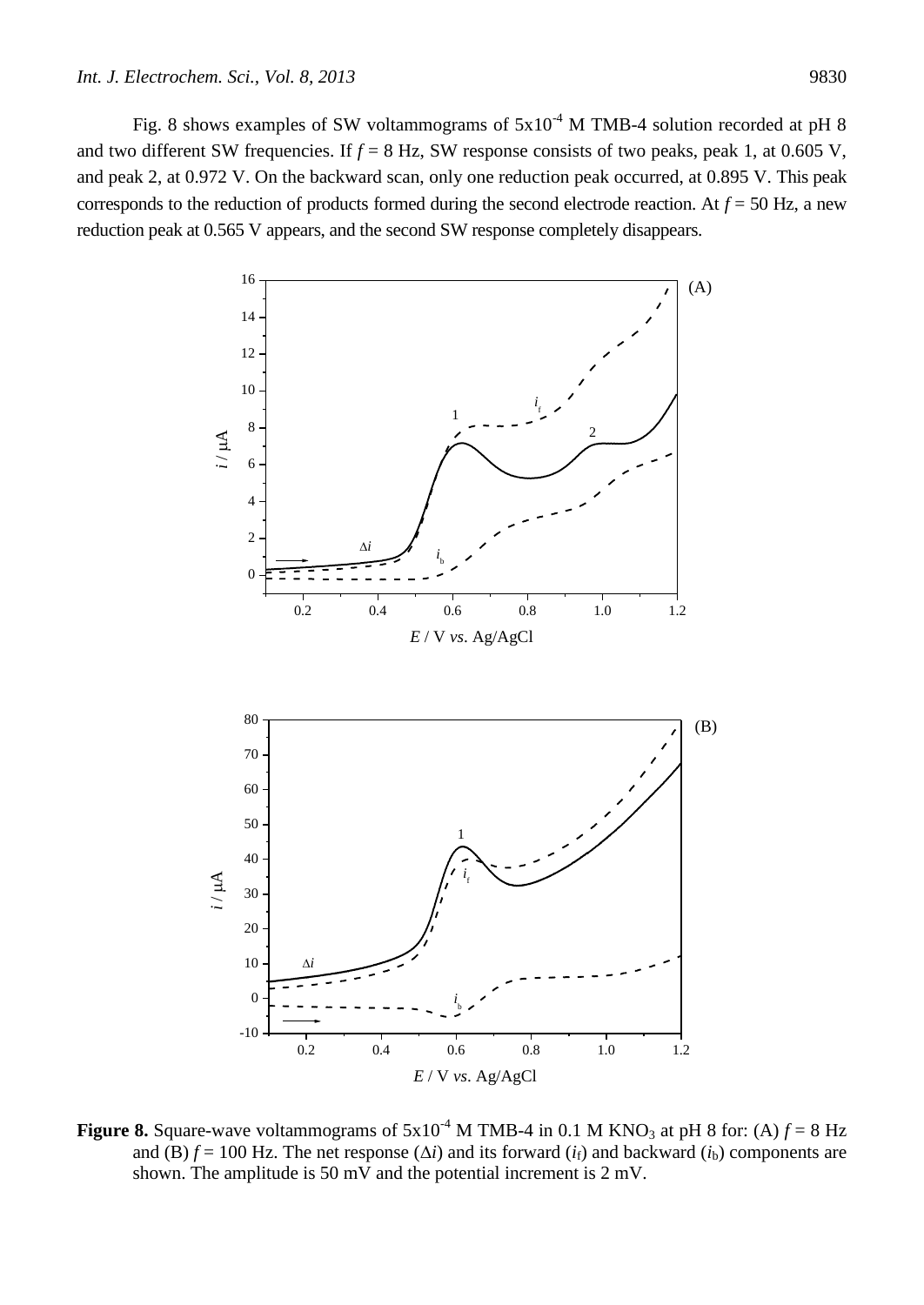The net peak current and the backward current of the first SW response increase by increasing frequency. Such behaviour is indicative of EC mechanisms [33]. Linear dependence of the net peak current of peak 1 on the square root of frequency indicates a diffusion controlled process. In the frequency range from 8 to 500 Hz, the peak 1 potential remains almost constant.

The experiments showed that the SW response of TMB-4 depends on pH of the medium. The pH study of TMB-4 oxidation was performed in a  $5x10^{-4}$  M TMB-4 solution in a pH range from 3 to 11, and at frequency of 100 Hz. Below pH 5 no response can be recorded. In the range between pH 5 and pH 8, SW response showed a single oxidation peak, see Fig. 8B, which can be ascribed to the oxidation of oxime group. At  $pH \ge 9$  a new broad and ill-defined peak 2 appears at more positive potentials (Fig. 9). For example, if  $pH = 10$ , peak 2 is shifted about 400 mV more positively with regard to peak 1. Similar voltammetric behaviour has been reported by Čakar et al. [33] for bisimidazolium oximes. Namely, these authors claimed that, after the oxidation of one oxime group is finished, the second oxidation is shifted ca. 300 mV more positively. Moreover, they observed the second oxidation peak only at pHs  $\geq pK_a$ (—HC=NOH), indicating that deprotonation of the second oxime group undoubtedly precedes its oxidation. The second oxidation occurs at more positive potentials because of more difficult dissociation of the second oxime group. Taking into account the abovementioned data and considering that dissociation constant of the second oxime moiety in TMB-4 molecule is 9.5 [30], it can be concluded that peak 2 in Fig. 9 originates from the oxidation of this group.



**Figure 9.** Square-wave voltammogram of  $5x10^{-4}$  M TMB-4 in 0.1 M KNO<sub>3</sub> at pH 10. The net response  $(\Delta i)$  and its forward  $(i_f)$  and backward  $(i_b)$  components are shown. The frequency is 100 Hz, the amplitude is 50 mV and the potential increment is 2 mV.

As can be seen in Figs. 8B and 9, the product of the first electrode reaction can be electroreduced back to the original molecule during the reverse half period of the SW signal, whatever the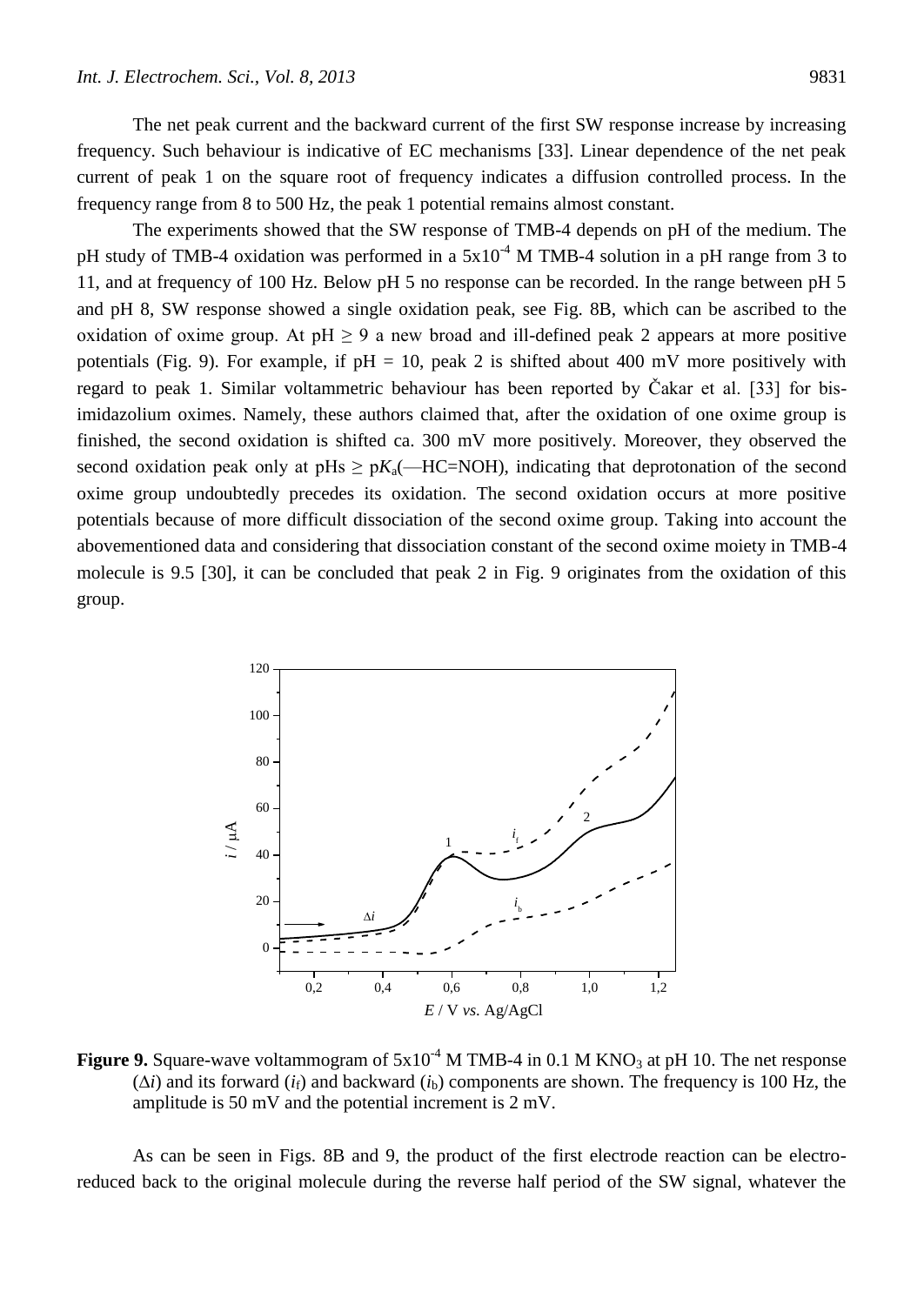pH. However, similarly to HI-6, the backward component decreases relative to the forward component by increasing the pH value indicating that the rate of the follow-up chemical reaction, by which the oxidation intermediate of TMB-4 is transformed, increases with increasing concentration of hydroxide ions in solution.

Fig. 10 shows the variation of potentials and currents of peak 1 with the solution pH. In the range between pH 5 and pH 8 the potential of peak 1 is a linear function of pH, with the slope -53 mV per pH unit. This slope value indicates a process that involves the same number of electrons and protons. For  $pH > 8$ , peak 1 potential is  $pH$  independent. Current maxima for peak 1 was observed at  $pH$  8.



**Figure 10.** Dependence of net peak potentials  $(\bullet)$  and net peak currents  $(\bullet)$  of the first electrode reaction of TMB-4 on pH of electrolyte. All other data are as in Fig. 9.

The influence of concentration on voltammetric response of TMB-4 was studied using squarewave voltammetry at a frequency of 100 Hz and pH 9. Interestingly, the net peak potential of the first response is shifted toward more positive values by increasing the concentration of TMB-4, which was not the case for HI-6 and K048. The relationship between peak 1 potential and the logarithm of TMB-4 concentration is linear, with the slope of  $\Delta E_1/\Delta \log c = 28$  mV/d.u. Such behaviour is known for electrode reactions followed by the dimerization of product [34, 35].

The abovementioned experimental results indicate that the oxidation of TMB-4 proceeds via one or two consecutive reactions, depending on the pH. In the pH range between 5 and 8, TMB-4 exhibited only one anodic peak, corresponding to the oxidation of oxime group to hydroxy-nitroso intermediate via two-electrons two-protons ECE mechanism, as described by the reactions given in Scheme 2. Final product of this electrode reaction, hydroxy-nitroso intermediate, undergoes dimerization reactions, followed by decomposition to give a carbonyl compound and hyponitrous acid [25, 29, 36]. It is worth noting the difference in electrooxidation mechanisms (regarding the number of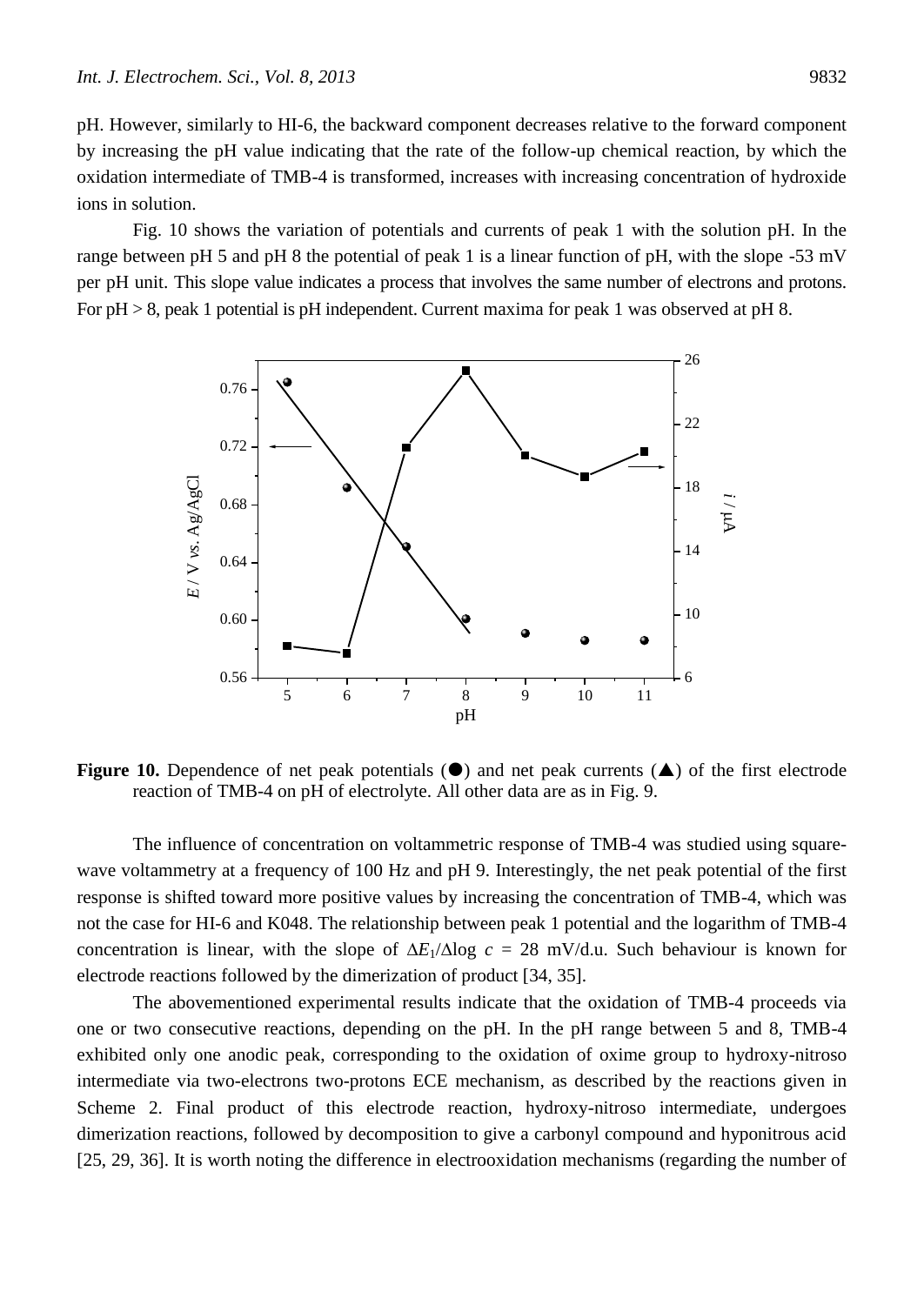protons involved) between TMB-4 and two other oximes studied here: two protons are involved in mechanism of electrooxidation of TMB-4, and only one proton participates in electrooxidation of HI-6 and K048. In the case of HI-6 and K048, deprotonation of oxime group occurs fast and is not the rate determining step. However, proton concentration does determinate the rate of chemical reaction that follows the first electron transfer, and we have shown that the number of protons involved in this step is 1 proton per molecule. As for TMB-4, the deprotonation of oxime group appears to be much more demanding, as the consequence of certain steric effects [30]. So, the deprotonation of oxime group (i.e. the first step of the reaction mechanism shown in Scheme 2) is a slow and rate-determining step for the reaction of electrochemical oxidation of oxime moiety to iminoxy radical. Furthermore, proton concentration in the electrolyte solution affects the rate of the second electron-transfer step as well, i.e. electro-oxidation of iminoxy radical to hydroxy-nitroso intermediate. If  $pH \ge 9$ , peak 2 occurred due to oxidation of the second oxime group in TMB-4 molecule. We assume that the oxidation mechanism of this group follows the same route as that proposed in Scheme 2. However, presently available data are insufficient to reliably elucidate the mechanism.

## **4. CONCLUSIONS**

The results of this study have shown that the electrochemical oxidation of oximes (HI-6, K048 and TMB-4) on a glassy-carbon electrode, which corresponds to oxidation of oxime moiety, is diffusion controlled, pH dependent process that occurs in a complex ECE mechanism. The first step involves the oxidation of oxime moiety with formation of iminoxy radical that undergoes nucleophilic attack by water to give hydroxy-nitroso intermediate. The rate of chemical transformation of iminoxy radical is controlled by the proton concentration. The final product of this ECE reaction (i.e. the hydroxy-nitroso intermediate) undergoes slow oxidation at more positive potential. Unlike monoximes (HI-6 and K048), that exhibited only one anodic peak, TMB-4 undergoes two consecutive oxidation reactions due to the presence of two oxidizable oxime moieties. The first electrode reaction follows the abovementioned ECE mechanism. The second electro-oxidation reaction of TMB-4, is shifted around 400 mV more positively with regard to the first oxidation, and is possible only if  $pH \ge 9$ .

#### ACKNOWLEDGEMENT

Financial support from the Croatian Ministry of Science, Education and Sport, Project Numbers 022- 0222148-2142, 098-0982904-2907 and 022-0222148-2139, is greatefully acknowledged. Also, authors would like to thank to Dr. Kamil Kuča (Faculty of Military Health Sciences, Hradec Králové, Czech Republic) for preparing and supplying the oximes HI-6 and K048.

# **References**

- 1. R. M. Dawson, *J. Appl. Toxicol*., 14 (1994) 317.
- 2. B. Antonijević, M. P. Stojiljković, *Clin. Med. Res.*, 5 (2007) 71.
- 3. E. Reiner, *Arh. Hig. Rada Toksikol*., 52 (2001) 323.
- 4. F. Terrier, P. Rodriguez-Dafonte, E. Le Gueval, G. Moutiers, *Org. Biomol. Chem*., 4 (2006) 4352.
- 5. M. P. Stojiljković, M. Jokanović, *Arh. Hih. Rada Toksikol*., 57 (2006) 435.